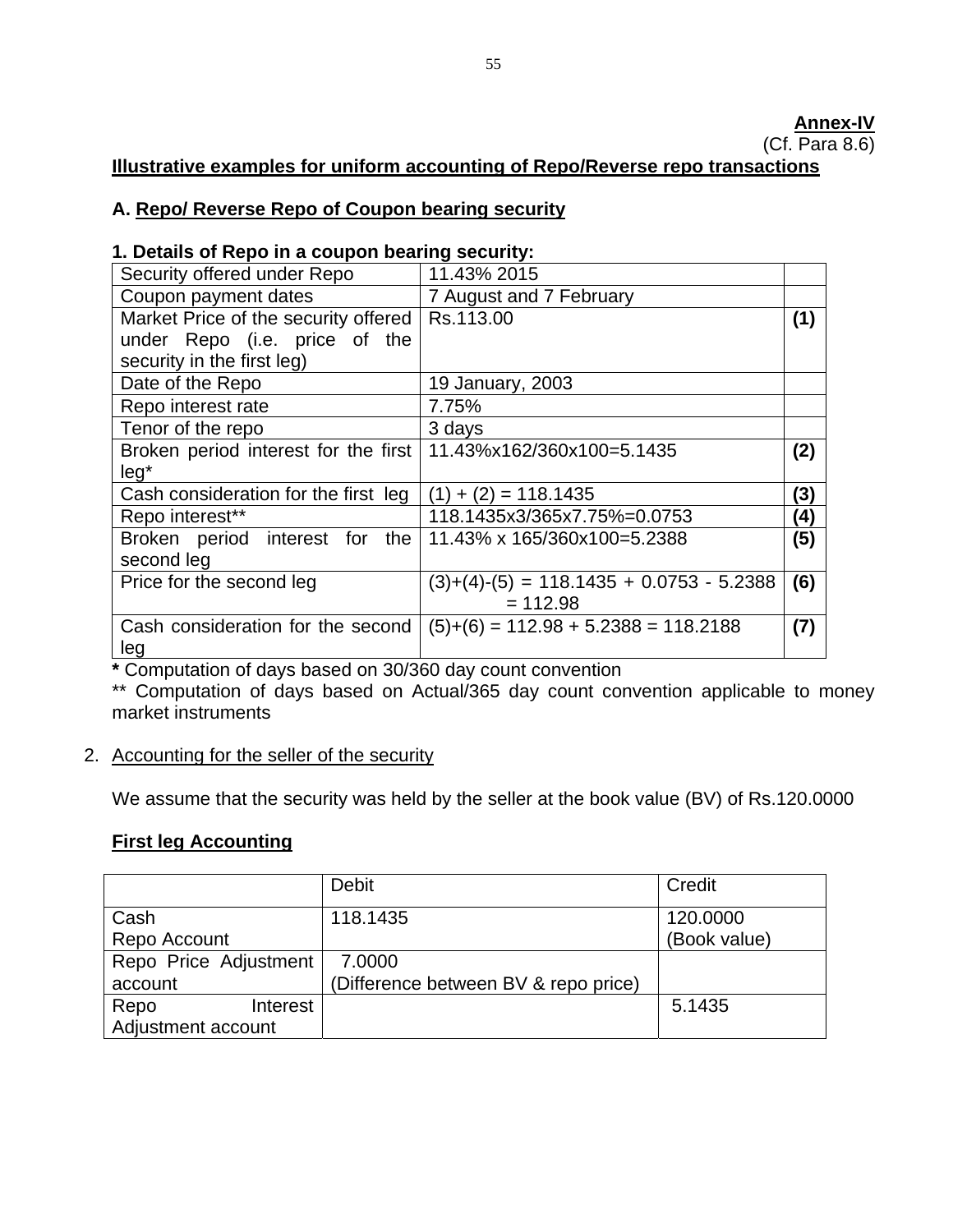# Second Leg Accounting

|                                                           | <b>Debit</b>       | Credit                                                       |
|-----------------------------------------------------------|--------------------|--------------------------------------------------------------|
| Repo<br>Repo Price Adjustment account                     | Account   120.0000 | 7.02<br>(the difference between the<br>BV and 2nd leg price) |
| Repo Interest Adjustment account   5.2388<br>Cash account |                    | 118,2188                                                     |

The balances in respect of the Repo Price Adjustment Account and Repo Interest Adjustment Account at the end of the second leg of repo transaction are transferred to Repo Interest Expenditure Account. In order to analyse the balances in these accounts, the ledger entries are shown below:

#### **Repo Price Adjustment account**

| <b>Debit</b>                           |      | <b>Credit</b>                             |  |
|----------------------------------------|------|-------------------------------------------|--|
|                                        |      |                                           |  |
| Difference in price for the 1st leg    | 7.00 | Difference in price for the $2^{nd}$ 7.02 |  |
|                                        |      | leg                                       |  |
| Balance carried forward to Repo   0.02 |      |                                           |  |
| Interest Expenditure account           |      |                                           |  |
| Total                                  | 7 02 | Total                                     |  |

#### **Repo Interest Adjustment account**

| <b>Debit</b>                                |        | <b>Credit</b>                             |        |
|---------------------------------------------|--------|-------------------------------------------|--------|
| Broken period interest for the 2nd   5.2388 |        | Broken period interest for the $  5.1435$ |        |
| leg                                         |        | 1st leg                                   |        |
|                                             |        | Balance carried forward to 0.0953         |        |
|                                             |        | Interest Expenditure<br>Repo              |        |
|                                             |        | account                                   |        |
| Total                                       | 5.2388 | Total                                     | 5.2388 |

#### **Repo Interest Expenditure Account**

| <b>Debit</b>       |           |  |                                 | <b>Credit</b>                                  |      |      |  |                |
|--------------------|-----------|--|---------------------------------|------------------------------------------------|------|------|--|----------------|
| Balance            | from Repo |  | Interest $\vert$ 0.0953 $\vert$ | Balance <sup>1</sup>                           | from | Repo |  | Price   0.0200 |
| Adjustment account |           |  |                                 | Adjustment account                             |      |      |  |                |
|                    |           |  |                                 | Balance carried forward to $P < L \mid 0.0753$ |      |      |  |                |
|                    |           |  |                                 | $a/c$ .                                        |      |      |  |                |
| Total              |           |  | 0.0953                          | Total                                          |      |      |  | 0.0953         |

#### **3. Accounting for buyer of the security**

When the security is bought, it will bring its book value with it. Hence market value is the book value of the security.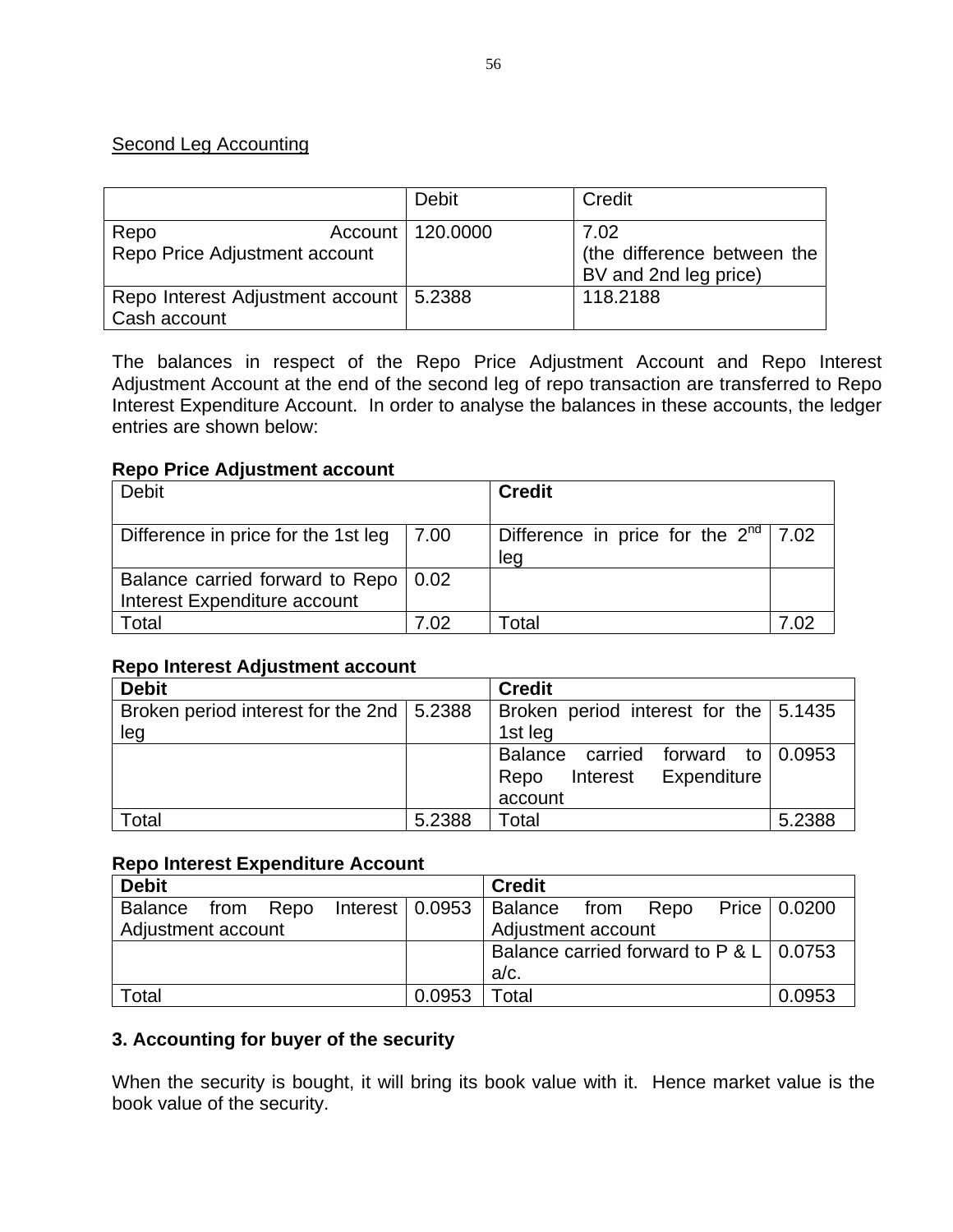#### **First leg Accounting:**

|                                          | Debit    | Credit   |
|------------------------------------------|----------|----------|
| Reverse Repo Account                     | 113,0000 |          |
| Reverse Repo Interest Adjustment account | 5.1435   |          |
| Cash account                             |          | 118.1435 |

# **Second Leg Accounting**

|                                                                                                                  | Debit    | Credit   |
|------------------------------------------------------------------------------------------------------------------|----------|----------|
| Cash account                                                                                                     | 118.2188 |          |
| Reverse Repo Price Adjustment account<br>(Difference between the 1 <sup>st</sup> and 2 <sup>nd</sup> leg prices) | 0.0200   |          |
| Reverse Repo account                                                                                             |          | 113.0000 |
| Reverse Repo Interest Adjustment account                                                                         |          | 5.2388   |

The balances in respect of the Reverse Repo Interest Adjustment Account and Reverse Repo Price adjustment account at the end of the second leg of reverse repo in these accounts are transferred to Repo Interest Income Account. In order to analyse the balances in these two accounts, the ledger entries are shown below:

#### **Reverse Repo Price Adjustment Account**

| Debit                                                                                                 |        | <b>Credit</b>  |  |        |
|-------------------------------------------------------------------------------------------------------|--------|----------------|--|--------|
| Difference in price of 1 <sup>st</sup> & 2 <sup>nd</sup>   0.0200   Balance to Repo Interest   0.0200 |        |                |  |        |
| leg                                                                                                   |        | Income $a/c$ . |  |        |
| Total                                                                                                 | 0.0200 | Total          |  | 0.0200 |

## **Reverse Repo Interest Adjustment Account**

| <b>Debit</b>                                                               |        | <b>Credit</b>                                      |        |
|----------------------------------------------------------------------------|--------|----------------------------------------------------|--------|
| Broken period interest for the   5.1435<br>1st leg                         |        | Broken period interest for the   5.2388<br>2nd leg |        |
| Balance carried forward to 0.0953<br>Interest<br>Repo<br>Income<br>Account |        |                                                    |        |
| <b>Total</b>                                                               | 5.2388 | Total                                              | 5.2388 |

| Reverse Repo Interest Income Account                                 |        |                                                                   |        |  |  |
|----------------------------------------------------------------------|--------|-------------------------------------------------------------------|--------|--|--|
| <b>Debit</b>                                                         |        | <b>Credit</b>                                                     |        |  |  |
| Difference between the $1st$ & $\vert$ 0.0200<br>$2^{nd}$ leg prices |        | Balance from Reverse Repo   0.0953<br>Interest Adjustment account |        |  |  |
| Balance carried forward to $P$   0.0753<br>& L account               |        |                                                                   |        |  |  |
| Total                                                                | 0.0953 | Total                                                             | 0.0953 |  |  |

#### **Reverse Repo Interest Income Account**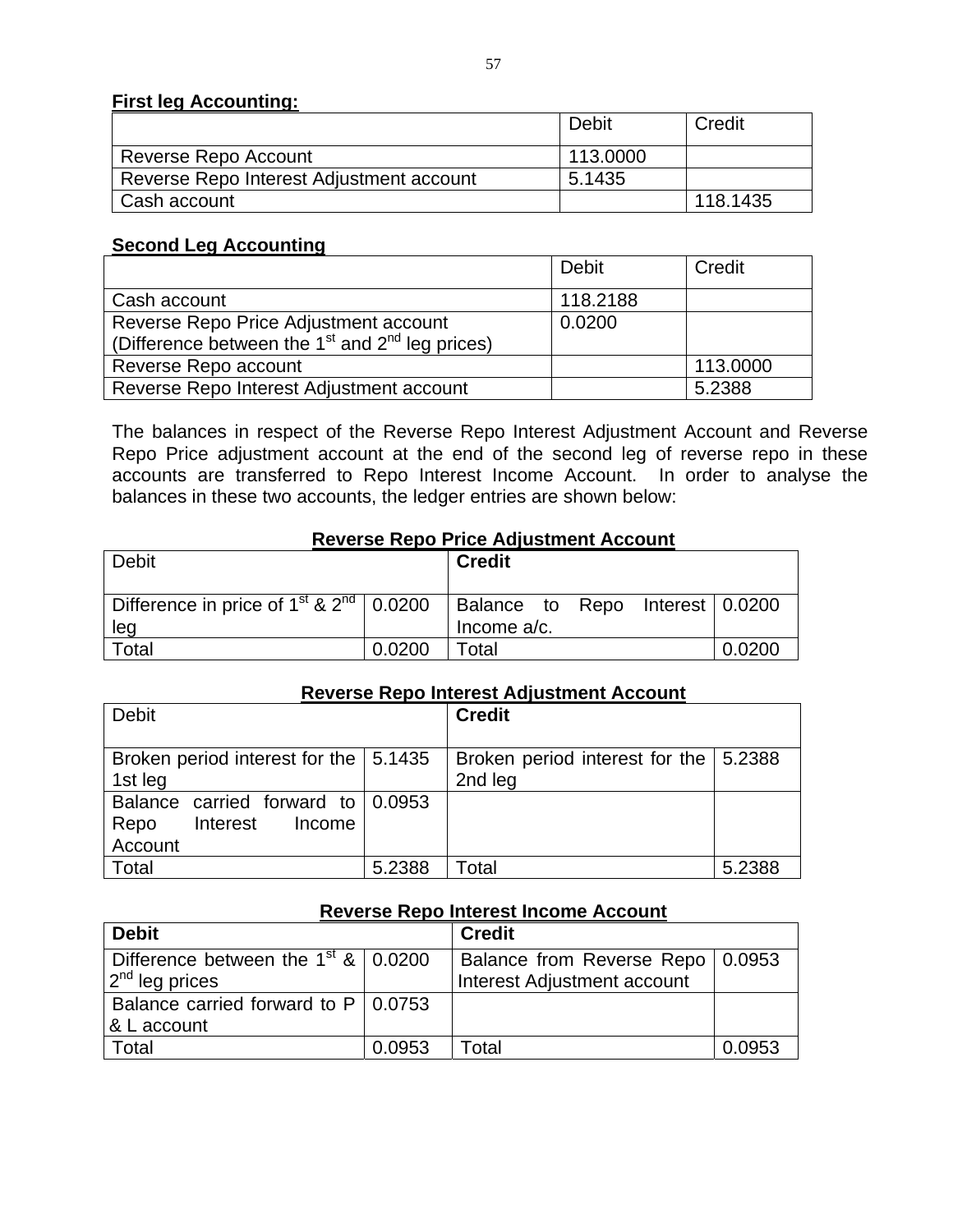**4. Additional accounting entries to be passed on a Repo / Reverse Repo transaction on a coupon bearing security, when the accounting period is ending on an intervening day.** 

| <b>Transaction</b><br>Leg | 1st leg   | End of accounting period | 2nd leg   |
|---------------------------|-----------|--------------------------|-----------|
| <b>Dates</b>              | 19 Jan 03 | 21 Jan 03*               | 22 Jan 03 |

The difference in the clean price of the security between the first leg and the second leg should be apportioned upto the Balance Sheet date and should be shown as Repo Interest Income / Expenditure in the books of the seller / buyer respectively and should be debited / credited as an income / expenditure accrued but not due. The balances under Income / expenditure accrued but not due should be taken to the balance sheet.

The coupon accrued by the buyer should also be credited to the Repo Interest Income account. *No entries need to be passed on " Repo / Reverse Repo price adjustment account and Repo / Reverse repo interest adjustment account"*. The illustrative accounting entries are shown below:

# **a) Entries in Seller's books on January 21, 2003**

| <b>Account Head</b>                                                                         | <b>Debit</b> | Credit                                                                                                                                                                               |
|---------------------------------------------------------------------------------------------|--------------|--------------------------------------------------------------------------------------------------------------------------------------------------------------------------------------|
| Repo Interest Income account [<br>Balances under the account to<br>be transferred to P & L] |              | 0.0133 (Notional credit balance<br>0.0133 in the Repo Price<br>Adjustment Account by way of<br>apportionment of price difference<br>for two days i.e. upto the balance<br>sheet day) |
| Repo interest Income accrued 0.0133<br>but not due                                          |              |                                                                                                                                                                                      |

\*21 January, 2003 is assumed to be the balance sheet date

# **b) Entries in Seller's books on January 21, 2003**

| <b>Account Head</b>  | <b>Debit</b> | Credit |
|----------------------|--------------|--------|
| Repo interest income | 0.0133       |        |
| P & L a/c            |              | 0.0133 |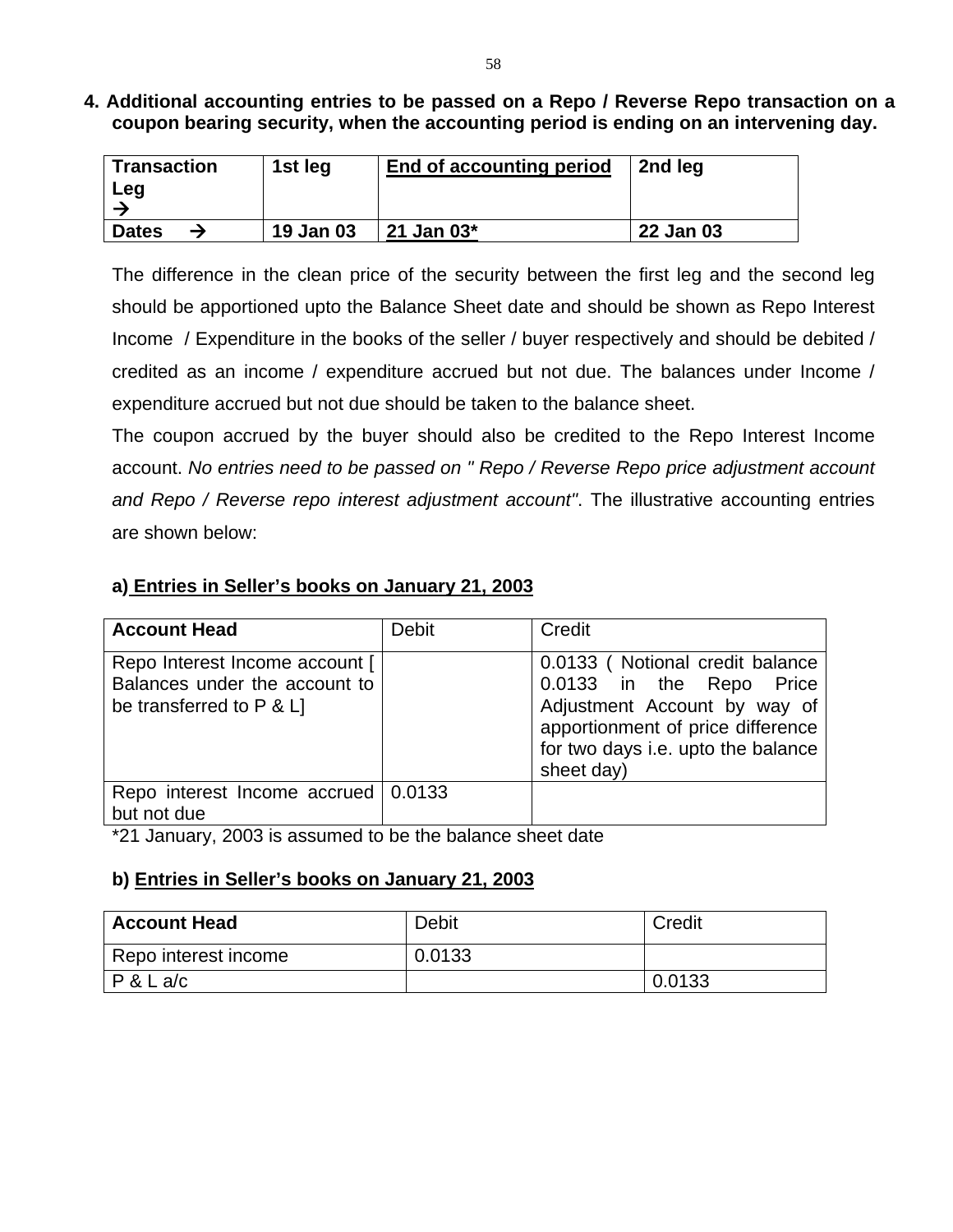# c) Entries in Buyer's Books on January 21, 2003

| <b>Account Head</b>                       | <b>Debit</b> | <b>Credit</b>                        |
|-------------------------------------------|--------------|--------------------------------------|
| Repo interest income accrued but   0.0502 |              |                                      |
| not due                                   |              |                                      |
| Repo Interest Income account              |              | 0.0502 (Interest accrued for 3 days  |
| [Balances under the account to be         |              | of Rs. 0.0635* - Apportionment of    |
| transferred to $P$ & $L$ ]                |              | the difference in the clean price of |
|                                           |              | Rs. 0.0133)                          |

\*For the sake of simplicity the interest accrual has been considered for 2 days.

# **d) Entries in Buyer's Books on January 21, 2003**

| <b>Account Head</b>          | <b>Debit</b> | <b>Credit</b> |
|------------------------------|--------------|---------------|
| Repo interest income account | 0.0502       |               |
| P& L a/c                     |              | 0.0502        |

The difference between the repo interest accrued by the seller and the buyer is on account of the accrued interest forgone by the seller on the security offered for repo.

# **B. Repo/ Reverse Repo of Treasury Bill**

#### **1. Details of Repo on a Treasury Bill**

| Security offered under Repo                | GOI 91 day Treasury Bill maturing on   |     |
|--------------------------------------------|----------------------------------------|-----|
|                                            | 28 February, 2003                      |     |
| Price of the security offered under Repo   | Rs.96.0000                             |     |
| Date of the Repo                           | 19 January, 2003                       |     |
| Repo interest rate                         | 7.75%                                  |     |
| Tenor of the repo                          | 3 days                                 |     |
| Total cash consideration for the first leg | 96.0000                                | (2  |
| Repo interest                              | 0.0612                                 | (3) |
| Price for the second leg                   | $(2)+(3) = 96.0000 + 0.0612 = 96.0612$ |     |
| Cash consideration for the 2nd leg         | 96.0612                                |     |

2. Accounting for seller of the security

We assume that the security was held by the seller at the book value (BV) of Rs.95.0000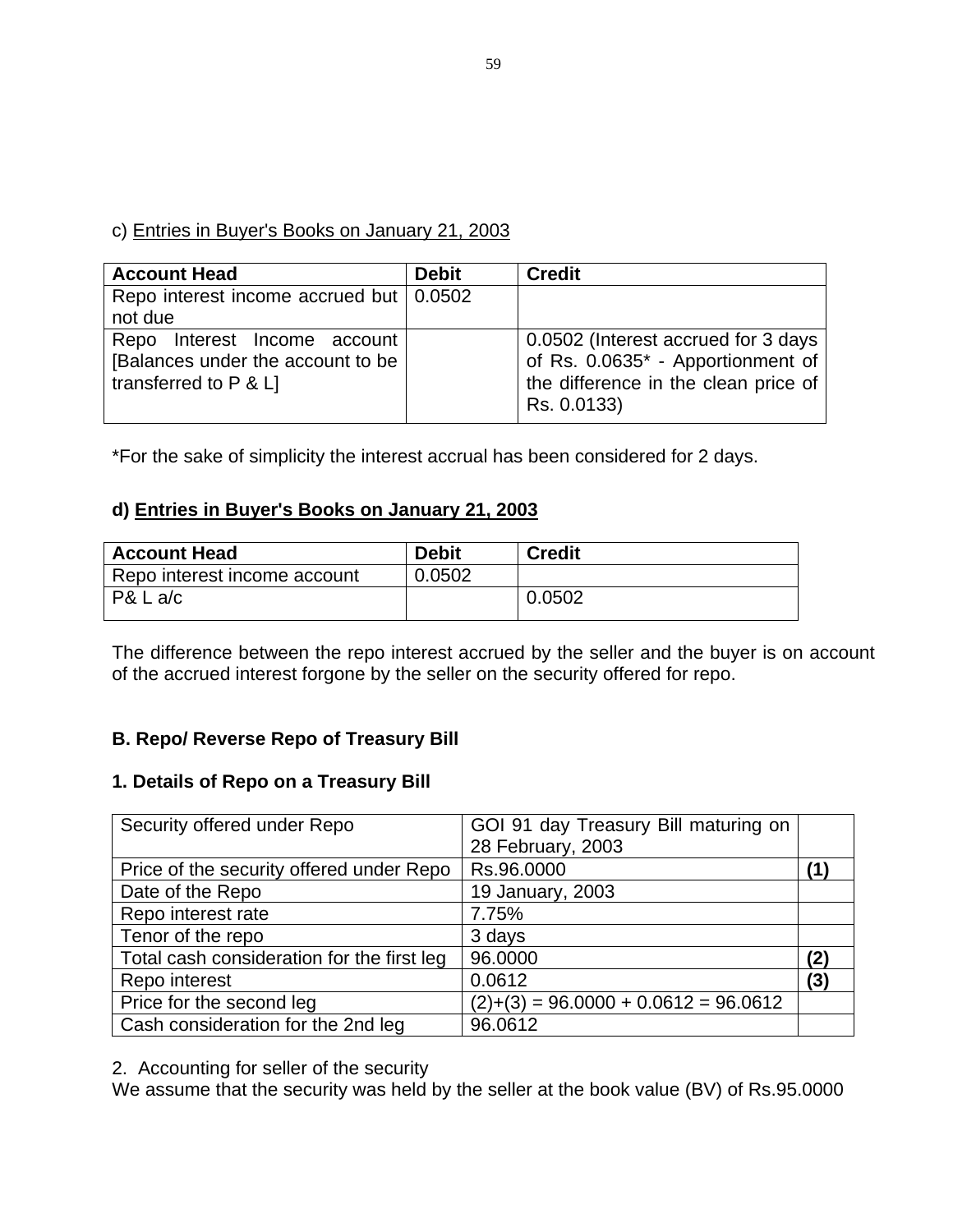# **First leg Accounting:**

|                               | Debit   | Credit                                           |
|-------------------------------|---------|--------------------------------------------------|
| Cash<br>Repo Account          | 96,0000 | 95.0000<br>(Book value)                          |
| Repo Price adjustment account |         | 1.0000<br>(Difference between BV<br>& repo price |

#### **Second Leg Accounting**

| Repo                          | Account   95.0000                                                   |         |
|-------------------------------|---------------------------------------------------------------------|---------|
| Repo Price adjustment account | 1.0612<br>(the difference between<br>the BV and $2^{nd}$ leg price) |         |
| Cash account                  |                                                                     | 96.0612 |

The balances in respect of the Repo Price Adjustment Account at the end of the second leg of repo transaction are transferred to Repo Interest Expenditure Account. In order to analyse the balances in this account, the ledger entries are shown:

# **Repo Price Adjustment account**

| <b>Debit</b>                                    |        | Credit                                                                       |        |
|-------------------------------------------------|--------|------------------------------------------------------------------------------|--------|
| Difference in price for the 2nd   1.0612<br>leg |        | Difference in price for the 1st   1.0000<br>leg                              |        |
|                                                 |        | Balance carried forward to 0.0612<br>Interest Expenditure<br>Repo<br>account |        |
| Total                                           | 1.0612 | Total                                                                        | 1.0612 |

#### **Repo Interest Expenditure Account**

| <b>Debit</b>       |          |      |                | <b>Credit</b>                         |        |
|--------------------|----------|------|----------------|---------------------------------------|--------|
| Balance            | . from 1 | Repo | Price   0.0612 | Balance carried forward to P & 0.0612 |        |
| Adjustment account |          |      |                | $L$ a/c.                              |        |
| Total              |          |      | 0.0612         | Total                                 | 0.0612 |

The Seller will continue to accrue the discount at the original discount rate during the period of the repo.

# **3. Accounting for buyer of the security**

When the security is bought, it will bring its book value with it. Hence market value is the book value of the security.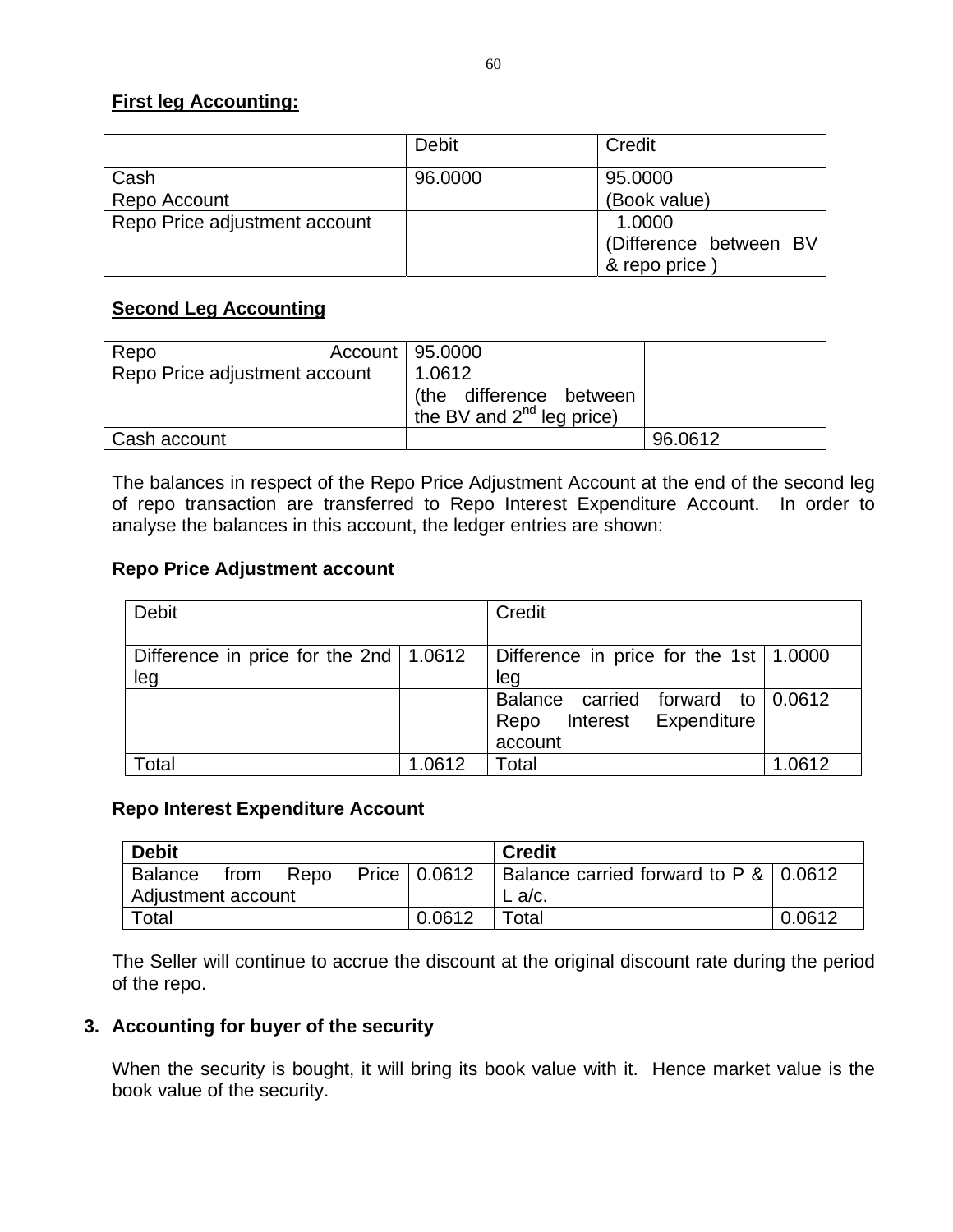## **First leg Accounting:**

|                      | Debit   | Credit  |
|----------------------|---------|---------|
| Reverse Repo Account | 96.0000 |         |
| Cash account         |         | 96.0000 |

# **Second Leg Accounting**

|                                                                                     | Debit   | Credit  |
|-------------------------------------------------------------------------------------|---------|---------|
| Cash account                                                                        | 96.0612 |         |
| Repo Interest Income account<br>(Difference between the $1st$ and $2nd$ leg prices) |         | 0.0612  |
| Reverse Repo account                                                                |         | 96,0000 |

The Buyer will not accrue for the discount during the period of the repo.

# **4. Additional accounting entries to be passed on a Repo / Reverse Repo transaction on a Treasury Bill, when the accounting period is ending on an intervening day.**

| Transaction Leg $\rightarrow$                         | 1st leg   | <b>B/S</b> date | $2nd$ leg |
|-------------------------------------------------------|-----------|-----------------|-----------|
| Date                                                  | 19 Jan.03 | 21 Jan.03 $^*$  | 22 Jan.03 |
| to happy 2003 is assumed to be the halance sheet date |           |                 |           |

**\*21 January, 2003 is assumed to be the balance sheet date** 

#### **a. Entries in Seller's books on January 21, 2003**

| <b>Account Head</b>                                                                                                                                               | <b>Debit</b> | Credit |
|-------------------------------------------------------------------------------------------------------------------------------------------------------------------|--------------|--------|
| Interest Expenditure account 0.0408<br>Repo<br>(after apportionment of repo interest for<br>two days) [ Balances under the<br>account to be transferred to P & L] |              |        |
| Repo interest expenditure accrued but<br>not due                                                                                                                  |              | 0.0408 |

# **b. Entries in Seller's books on January 21, 2003**

| <b>Account Head</b>               | Debit  | Credit |
|-----------------------------------|--------|--------|
| Repo interest expenditure account |        | 0.0408 |
| P & L a/c                         | 0.0408 |        |

#### c. Entries in Buyer's Books on January 21, 2003

| <b>Account Head</b>                                                 | <b>Debit</b> | <b>Credit</b> |
|---------------------------------------------------------------------|--------------|---------------|
| Repo interest income accrued but not $\vert 0.0408 \rangle$<br>due  |              |               |
| Repo Interest Income account [ <br>Balances under the account to be |              | 0.0408        |